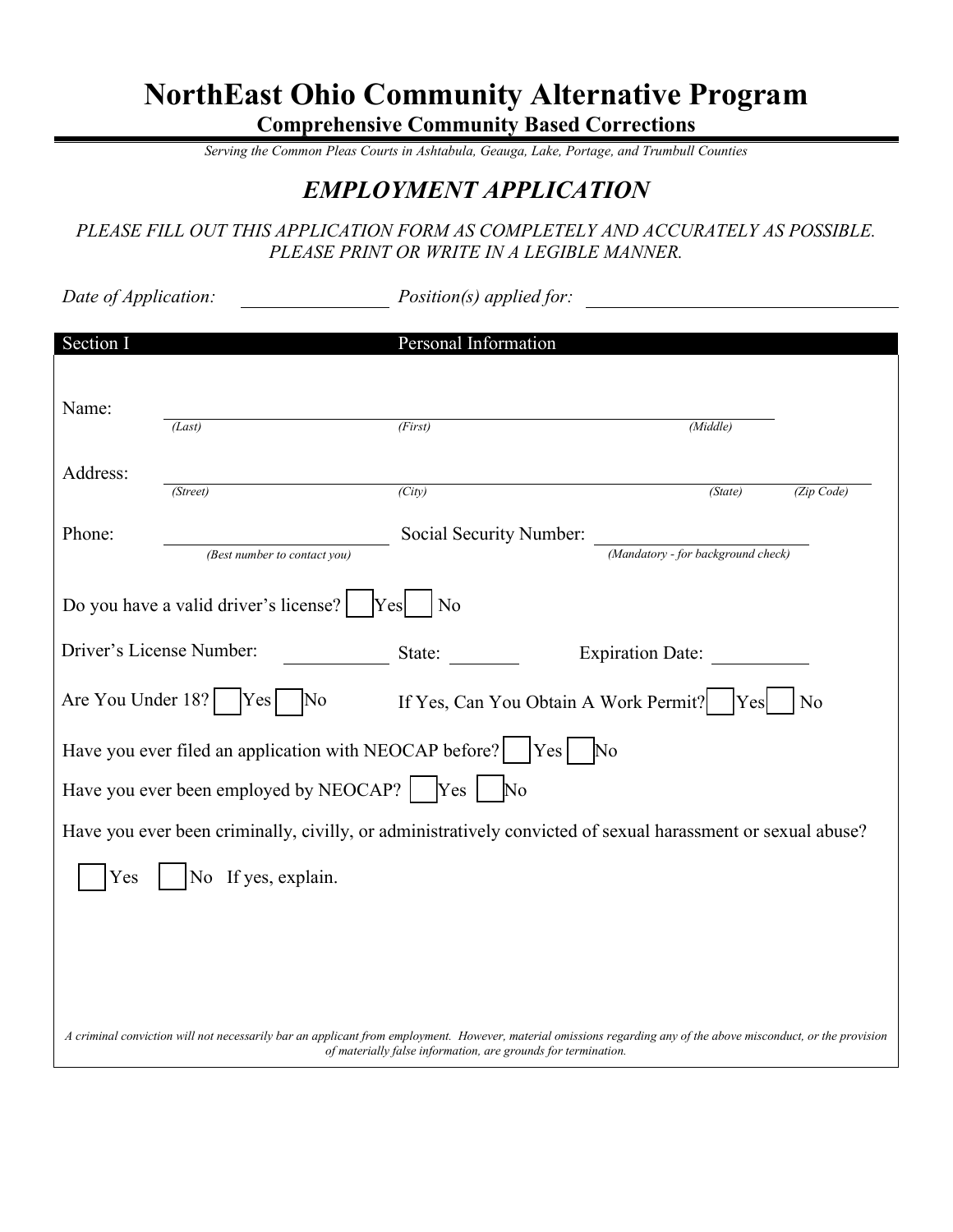| <b>Type of Work Desired</b><br>Section II                                                                          |  |
|--------------------------------------------------------------------------------------------------------------------|--|
| Type of employment requested: Full Time / Part Time / Either                                                       |  |
| Are you on layoff and subject to recall? $\begin{bmatrix} \gamma_{\text{es}} \end{bmatrix}$<br>$\overline{\rm No}$ |  |
| Will you work overtime if required?<br>Yes<br>$\overline{\phantom{a}}$ No                                          |  |
| Do you have a shift preference?<br> Yes <br> No                                                                    |  |

| TYPE OF<br><b>SCHOOL</b>                                | Name, City, State For Each School Listing | Dates | Type of Course or<br>Major | Graduated<br>Yes/No | Degree, Diploma,<br>Certificate and<br>Honors Received |
|---------------------------------------------------------|-------------------------------------------|-------|----------------------------|---------------------|--------------------------------------------------------|
| HIGH<br><b>SCHOOL</b>                                   |                                           |       |                            | Yes<br>No           |                                                        |
| <b>COLLEGE OR</b><br><b>UNIVERSITY</b>                  |                                           |       |                            | Yes<br>No           |                                                        |
| <b>GRADUATE</b><br><b>SCHOOL</b>                        |                                           |       |                            | Yes<br>No           |                                                        |
| TRADE,<br><b>BUSINESS,</b><br>NIGHT OR<br><b>ONLINE</b> |                                           |       |                            | Yes<br>No           |                                                        |
| <b>OTHER</b>                                            |                                           |       |                            | Yes<br>No           |                                                        |

Please describe the coursework, technical training, or any other training not mentioned above that you have received which will better enable you to perform the job for which you are applying. Include any equipment or instruments you operate, or any skills you possess which better indicate your ability to perform the job: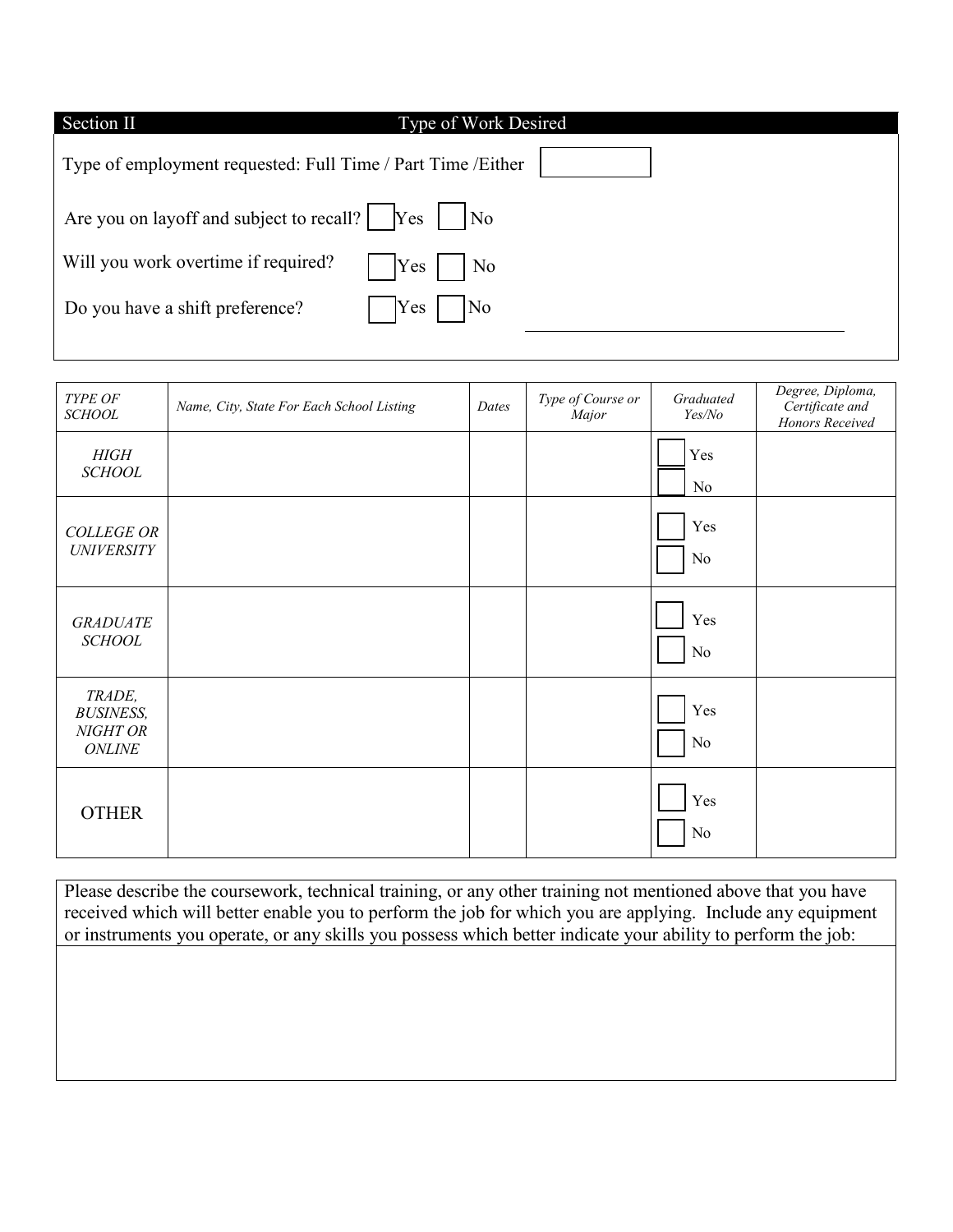| Section IV              |                        | Employment History (List Most Recent First)                                                                           |                                                                                           |
|-------------------------|------------------------|-----------------------------------------------------------------------------------------------------------------------|-------------------------------------------------------------------------------------------|
| 1. Name of Employer:    |                        | <u> 1989 - Johann Stoff, amerikansk politiker (d. 1989)</u>                                                           |                                                                                           |
| Address:                |                        |                                                                                                                       |                                                                                           |
|                         | (Street)               | (City)                                                                                                                | (Zip Code)<br>(State)                                                                     |
|                         |                        |                                                                                                                       | the control of the control of the control of the control of the control of the control of |
|                         | Employed From: To: To: | Starting Salary:                                                                                                      | <b>Ending Salary:</b>                                                                     |
|                         | Employers Phone:       |                                                                                                                       |                                                                                           |
| Work Performed:         |                        |                                                                                                                       |                                                                                           |
|                         |                        |                                                                                                                       |                                                                                           |
| Reason For Leaving:     |                        |                                                                                                                       |                                                                                           |
|                         |                        |                                                                                                                       |                                                                                           |
|                         |                        |                                                                                                                       |                                                                                           |
|                         |                        | Address:                                                                                                              |                                                                                           |
|                         | (Street)               | (City)                                                                                                                | (Zip Code)<br>(State)                                                                     |
|                         |                        | Supervisor and Title: <u>New Your Title:</u> Your Title:                                                              |                                                                                           |
| <b>Employed From:</b>   | To:                    | Starting Salary:                                                                                                      | <b>Ending Salary:</b>                                                                     |
|                         | Employers Phone:       |                                                                                                                       |                                                                                           |
| Work Performed:         |                        |                                                                                                                       |                                                                                           |
|                         |                        |                                                                                                                       |                                                                                           |
| Reason For Leaving:     |                        |                                                                                                                       |                                                                                           |
|                         |                        |                                                                                                                       |                                                                                           |
| 3. Name of Employer:    |                        | <u> 1989 - Johann Stoff, deutscher Stoffen und der Stoffen und der Stoffen und der Stoffen und der Stoffen und de</u> |                                                                                           |
| Address:                |                        | the contract of the contract of the contract of the contract of the contract of the contract of the contract of       |                                                                                           |
|                         | (Street)               | (City)                                                                                                                | (Zip Code)<br>(State)                                                                     |
|                         |                        |                                                                                                                       |                                                                                           |
|                         |                        |                                                                                                                       | Ending Salary:                                                                            |
| <b>Employers Phone:</b> |                        |                                                                                                                       |                                                                                           |
| Work Performed:         |                        |                                                                                                                       |                                                                                           |
|                         |                        |                                                                                                                       |                                                                                           |
| Reason For Leaving:     |                        |                                                                                                                       |                                                                                           |
|                         |                        |                                                                                                                       |                                                                                           |
|                         |                        | 4. Name of Employer:                                                                                                  |                                                                                           |
| Address:                |                        |                                                                                                                       |                                                                                           |
|                         | (Street)               | (City)                                                                                                                | (Zip Code)<br>(State)                                                                     |
|                         |                        |                                                                                                                       |                                                                                           |
|                         |                        | Employed From: To: Starting Salary:                                                                                   | Ending Salary:                                                                            |
|                         | Employers Phone:       |                                                                                                                       |                                                                                           |
| Work Performed:         |                        |                                                                                                                       |                                                                                           |
|                         |                        |                                                                                                                       |                                                                                           |
| Reason For Leaving:     |                        |                                                                                                                       |                                                                                           |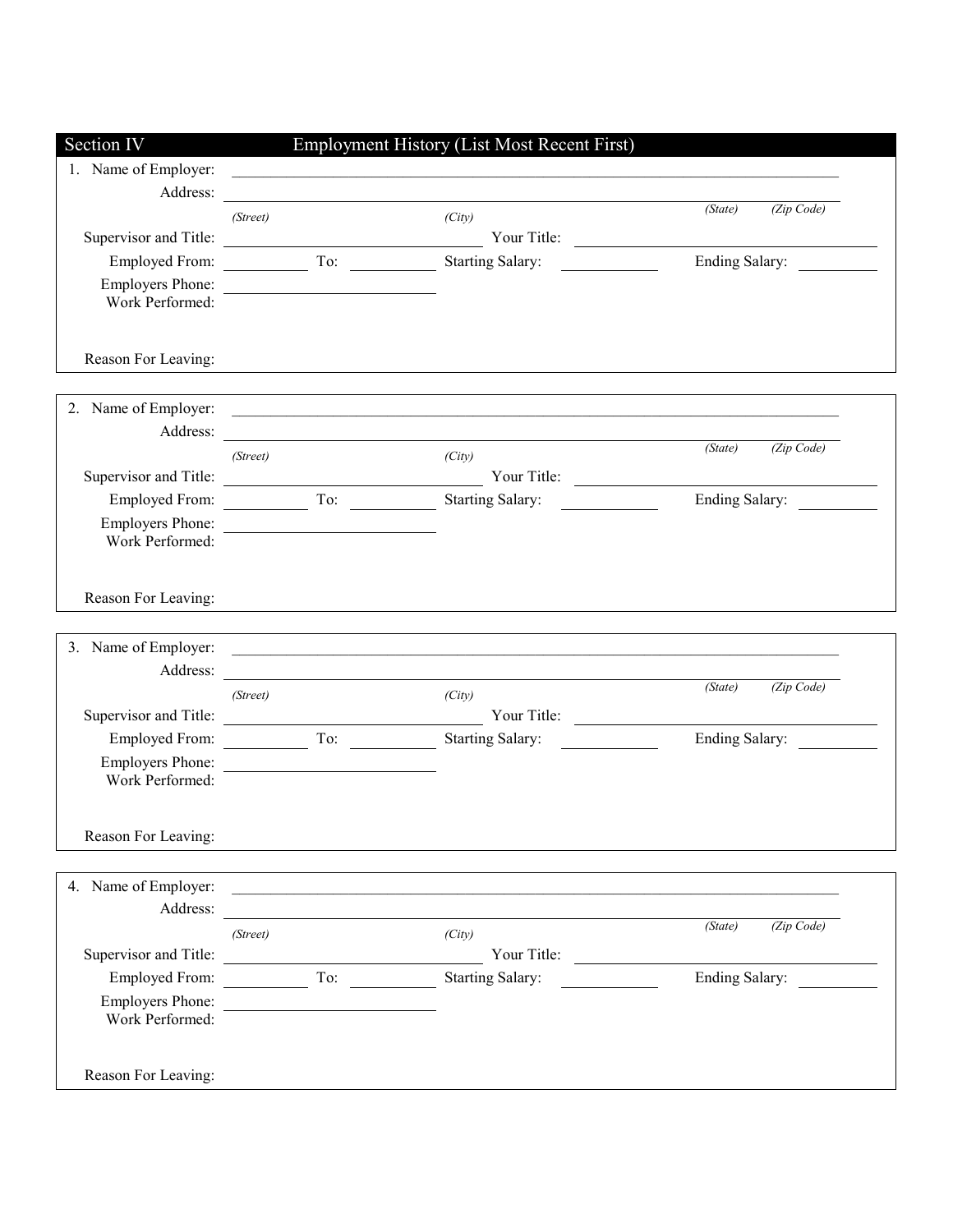| Section V | References   |            |           |
|-----------|--------------|------------|-----------|
| Name      | Relationship | Home Phone | Day Phone |
|           |              |            |           |
|           |              |            |           |
|           |              |            |           |
|           |              |            |           |
|           |              |            |           |
|           |              |            |           |

| List professional, trade, business or civic organizations:         |                                                        |               |  |
|--------------------------------------------------------------------|--------------------------------------------------------|---------------|--|
|                                                                    | Organization:                                          | Offices Held: |  |
|                                                                    |                                                        |               |  |
|                                                                    |                                                        |               |  |
|                                                                    | List special accomplishments, publications and awards: |               |  |
|                                                                    |                                                        |               |  |
|                                                                    |                                                        |               |  |
| List any additional information you would like for us to consider: |                                                        |               |  |
|                                                                    |                                                        |               |  |

#### Acknowledgement

I certify that the answers given by me in this application are correct to the best of my knowledge. I understand that any falsification of this application, whether willingly or accidental, is grounds for disqualification of employment consideration, or dismissal from employment if I am hired. I authorize NorthEast Ohio Community Alternative Program to contact any and all of the references I have listed above to obtain previous employment information or any other pertinent information that they may have. Further, I release the above-mentioned references from any and all liability for any damages that may result from information collected by this company. Verification of eligibility to work in the United States must be satisfied for an offer to be made.

Applicant's Signature: